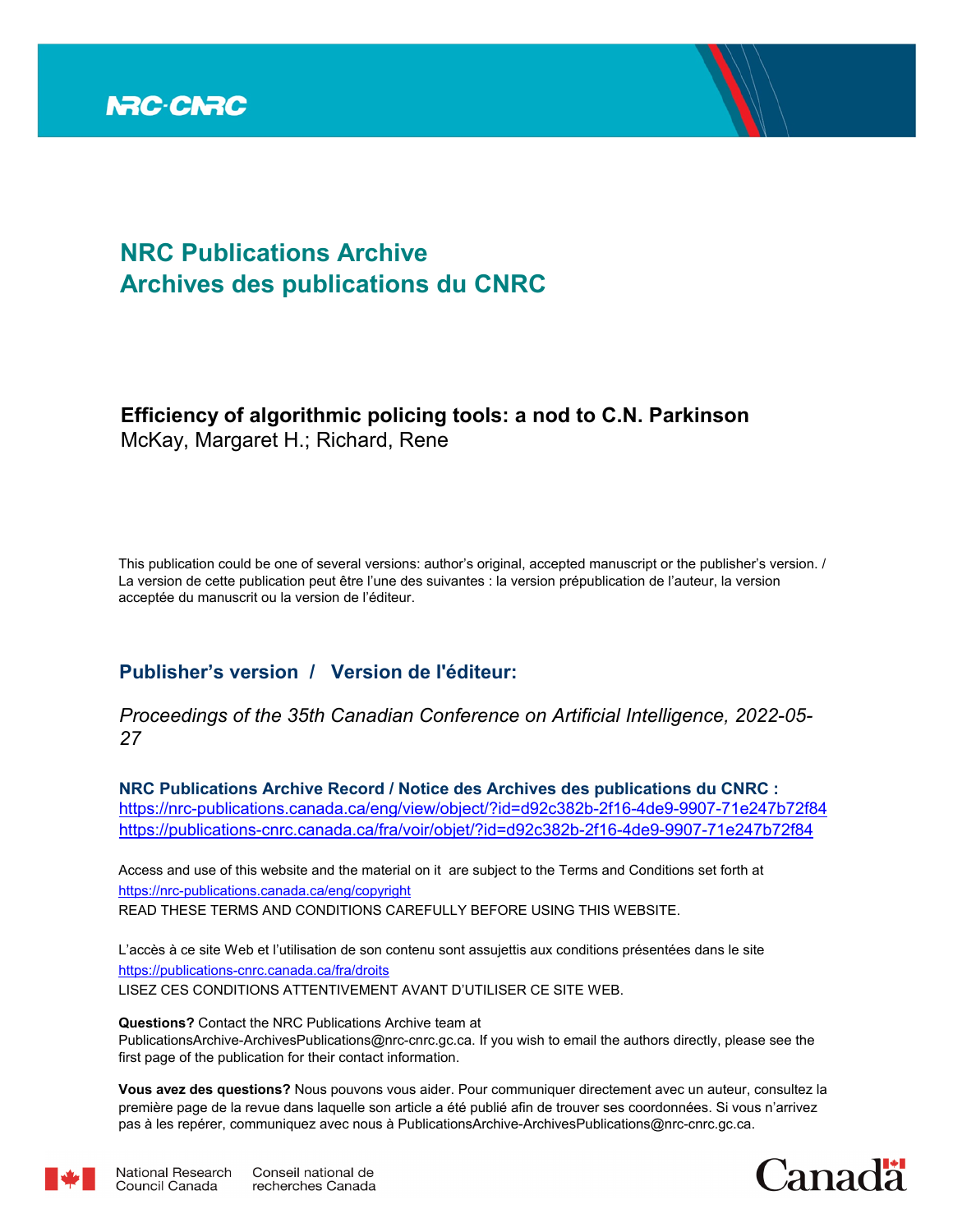### Efficiency of Algorithmic Policing Tools: a nod to C.N. Parkinson

Margaret H. McKay†,\*, René Richard‡

† National Research Council of Canada, Osgoode Hall Law School of York University ‡ National Research Council of Canada

#### Abstract

Jurisdictions around the world have adopted algorithmic policing technologies. The response to concerns about fairness and privacy often includes a claim that these tools are necessary to control crime without ballooning the size of police departments. Thus, effectiveness and payroll are put forward as factors to balance against fairness concerns. However, there is little evidence to suggest that the deployment of such tools without significant new hiring can improve policing outcomes. AI tools increase the volume and flow rate of police information. In order for these tools to be effective, police must be able to keep up with that flow, while also ensuring the integrity of the algorithm and incoming data over time. We argue that algorithmic policing tools require the hiring of additional resources. These new resource demands represent a digital variant of Parkinson's Law. Given the documented risks these tools pose to some populations, it is necessary to work towards a mathematical understanding of the minimum incremental staffing needed to enable such tools to operate successfully, potentially providing benefits greater than their harms. In an effort to stimulate further research in this area, we offer a preliminary "digital Parkinson's law" reflecting a first attempt to quantify the mathematical relationships between the factors involved.

Keywords: algorithmic policing, ethics, Parkinson's Law

#### 1. Introduction

#### 1.1. Context: Algorithmic Policing - The Ethical Consequences of Ineffectiveness

AI-enabled algorithmic monitoring and surveillance tools have seen significant adoption by domestic law enforcement. Despite their theoretical promise, these tools have largely failed to reduce violent crime [1–3]. A variety of reasons for this failure have been proposed, most of which can be traced to a failure by cities to commit the incremental resources necessary to support the data and algorithms and to provide a full and appropriate response to algorithmic predictions.

This paper argues that it is time to begin the process of quantifying the incremental resourcing demands of algorithmic policing tools, not merely as a budgetary matter, but as an ethical imperative. Although the conditions for the domestic use of algorithmic tools vary between jurisdictions (with Canada being significantly more restrictive than the United States [4]), uses of algorithmic policing tools are controversial in most western jurisdictions for reasons related to fairness, privacy, and effectiveness [5]. There is ample evidence that the use of algorithmic policing tools can increase certain types of risks for at least some populations  $\left[2, 6\right]$ . Those advocating for the adoption and use of algorithmic tools by domestic law enforcement frequently argue that the tools will improve law enforcement efficiency by providing improved outcomes with existing police resources [7, p. 32] [8]. However, recent history suggests that deployment of such tools without incremental resources is more likely to lead to failure.

There are known challenges in measuring policing effectiveness [9]. In order to reduce such challenges, this work focuses primarily on rate-by-population, and in-year clearance rates (% of crimes "solved" within the same reporting year) for murders and burglaries as reported

\*margaret.mckay@nrc-cnrc.gc.ca

This article is  $\odot$  2022 by author(s) as listed above. The article is licensed under a Creative Commons Attribution (CC BY 4.0) International license (https://creativecommons.org/licenses/by/4.0/legalcode), except where otherwise indicated with respect to particular material included in the article. The article should be attributed to the author(s) identified above.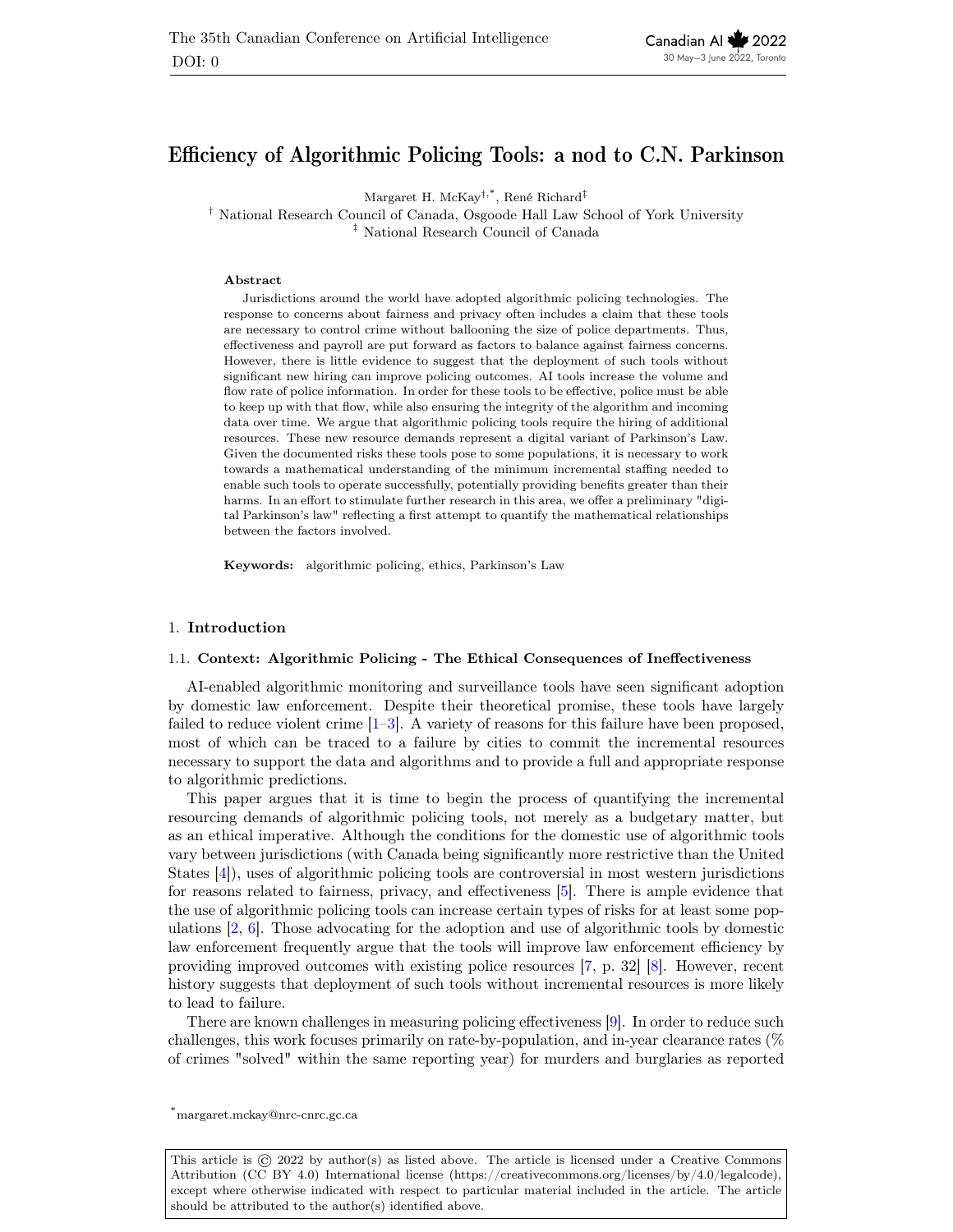by the Chicago Police Department (CPD) according to Federal Bureau of Investigation and published CDP requirements.

The ethical concept of proportionality provides that individuals should only be put at risk of harm (including privacy risk) where the activity giving rise to the risk is necessary and the risk is proportionate to the intended benefits of the individual or society [10]. Given that: (a) the adequacy of resources dedicated to supporting the deployment of these tools appears to be a determinant of their effectiveness; and, (b) such tools pose at least some risks (even and perhaps especially when ineffective); it therefore follows that the sufficiency of incremental resourcing to support the success of these tools is a question of both efficiency and ethics. In order to address this issue it is necessary to enable a mathematical description of the relationship between factors giving rise to incremental resource requirements as a tool for leaders and planners considering their adoption.

#### 1.2. Context: Parkinson's Law

Readers will be familiar with the colloquial expression of Parkinson's Law, namely that work expands to occupy the available resources. Parkinson's actual work was considerably more nuanced. He analyzed resourcing within the British navy and other bureaucracies and found that resourcing levels appeared independent of operational outputs. He posited that the addition of new resources had the effect of reducing efficiency because the expanded teams make work for each other, increasing the time required with little or no gain in operational output [11]. Parkinson's Law has been documented in well-known project management texts and widely referenced in the literature  $[12-15]$ .

This paper argues that algorithmic policing technologies give rise to new digital analogs to Parkinson's law, wherein incremental algorithmic policing tools create additional work for other resources (human and technological), with the result that ever increasing resources are required to maintain the same level of overall performance (as measured by serious crime clearance rates, as well as the rates of serious crime compared to comparable jurisdictions not using such tools). Moreover, inadequate resourcing can undercut the suitability of data and modes of response, further reducing efficiency and worsening outcomes.

The rest of the paper is organized as follows. Section 2 provides an overview of algorithmic policing tools and the context in which related technological investments occur. Section 3 provides background information on Parkinson's Law, and Section 4 examines changes in the Chicago Police Department's growth and technology adoption against the backdrop of trends in crime rates. In section 5, we discuss resource implications for effective and efficient algorithmic policing. Finally, section 6 concludes and indicates future research work.

#### 2. Algorithmic Policing Tools, an Overview

Algorithmic policing tools can be characterized into three main types: location-focused tools, person-focused tools, and algorithmic surveillance tools [5]. Location-focused tools build on past police practices and data to identify probable "hot-spots" for criminal activity. An example implementation in this category of tools is PredPol. The software is based on an algorithm that was adapted from the study of earthquakes. It makes use of near repeat theory which assumes the likelihood of subsequent events of a same category will increase after a first occurrence. Research has shown the theory to work for some serial crimes such as burglaries [16]. This technology is intended to enable the more efficient deployment of patrol officers. Location-focused tools have been criticized for their tendency to reflect and reinforce patterns of historical bias and disadvantage, and for their tendency to increase charges for minor offences with no meaningful impact on serious crime. Moreover to the extent that such models ingest data on these new charges, they can lead to an increasingly myopic focus on particular areas and the individuals within them  $[3, 6, 17]$ . While more police on the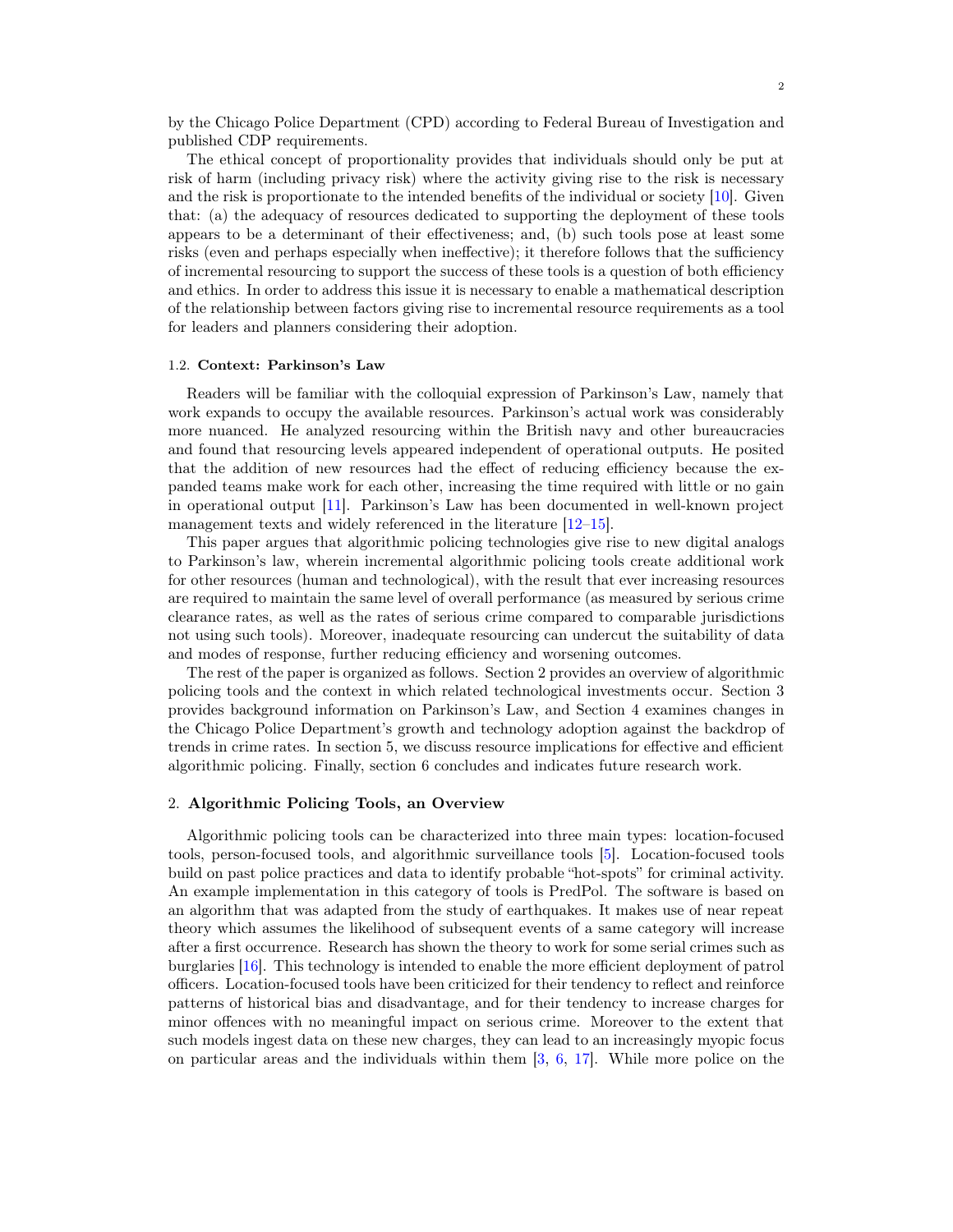street can reduce serious crime, the level of police presence, manner of implementation and engagement appear crucial for success [3, 18–20].

Person-focused tool have also encountered issues with fairness, bias, and effectiveness. For example, Saunders et al. [21] used ARMIA models to examine the effectiveness of the CPD Strategic Subjects List system. The CPD's list system is reportedly based on social network research and leverages connections between homicide victims in Chicago. The authors found the system did not appear to have met its objective of decreasing gun violence. Moreover, it was not clear how such predictions should be used in the future, especially given the privacy and civil rights impacts on vulnerable groups, and suggestions that the lists amounted to racial profiling. Studies in other contexts have suggested that there may be hard limits on the ability to predict an individual's risk of violence, even with substantial psychological data [22]. Thus, even in the case of good tools properly deployed, a significant level of inefficiency in terms of misdirection of police toward false-positive individuals and circumstances may be inherent in such systems and must be included in resource planning.

Nonetheless, advances in machine learning methods, their successful application in other fields, and the deluge of data supporting service digitization have fueled the enthusiasm around algorithmic policing tools. From a technological standpoint, this makes sense: crime is neither a random nor a deterministic process. Some features exist to characterise it [23– 25]. Given that machines are better than humans at processing multiple inputs simultaneously, computers running appropriate algorithms should be able to assist police officers and leadership. Algorithmic policing tools could complement traditional investigative methods by reducing the cognitive demand in making complex situational assessments. Machine learning is often touted as a path to improved technical efficiency and a solution to resource scarcity. However, despite the enthusiasm, warnings over 'blind adoption' of any technology are still applicable.

#### 2.1. AI Tools in Context

A healthy dose of quality control is necessary when applying AI to a problem, particularly in situations where the rights of individuals are at stake. Machine learning techniques are becoming increasingly complex. Despite their widespread adoption, transparency issues remain. Scattered regulatory efforts are beginning to focus official attention on related transparency and accountability questions. Arguably, these are steps toward eventual technological maturity. Gartner's Hype Cycle curve [26] characterizes the typical progression of an emerging technology. It can be argued that AI is benefiting from increased scrutiny, is passing the peak of the inflated expectations section on the curve and headed into the area where there is an increased understanding of the technology's relevance and role in the market.

#### 2.2. Considerations for AI Model Accuracy

Algorithmic policing technologies are trained on historical data sets, using traditional batch-mode machine learning techniques, in order to ultimately generate predictions on new, unseen input data. An algorithm's training process discovers the relationship between data inputs and outputs. However, this relationship can evolve beyond the patterns learned in the training phase. These models can suffer from concept drift; where changes to the underlying data distribution can develop over time once deployed [27, 28]. Changes in the relationship between the input data and target output can negatively impact the accuracy of the model. Mitigation steps for this include: setting up a process for concept drift detection, maintaining baseline models for performance comparisons, regularly retraining and updating models and evaluating the importance of new data. Updating such models in production can be a costly, arduous and resource-intensive task.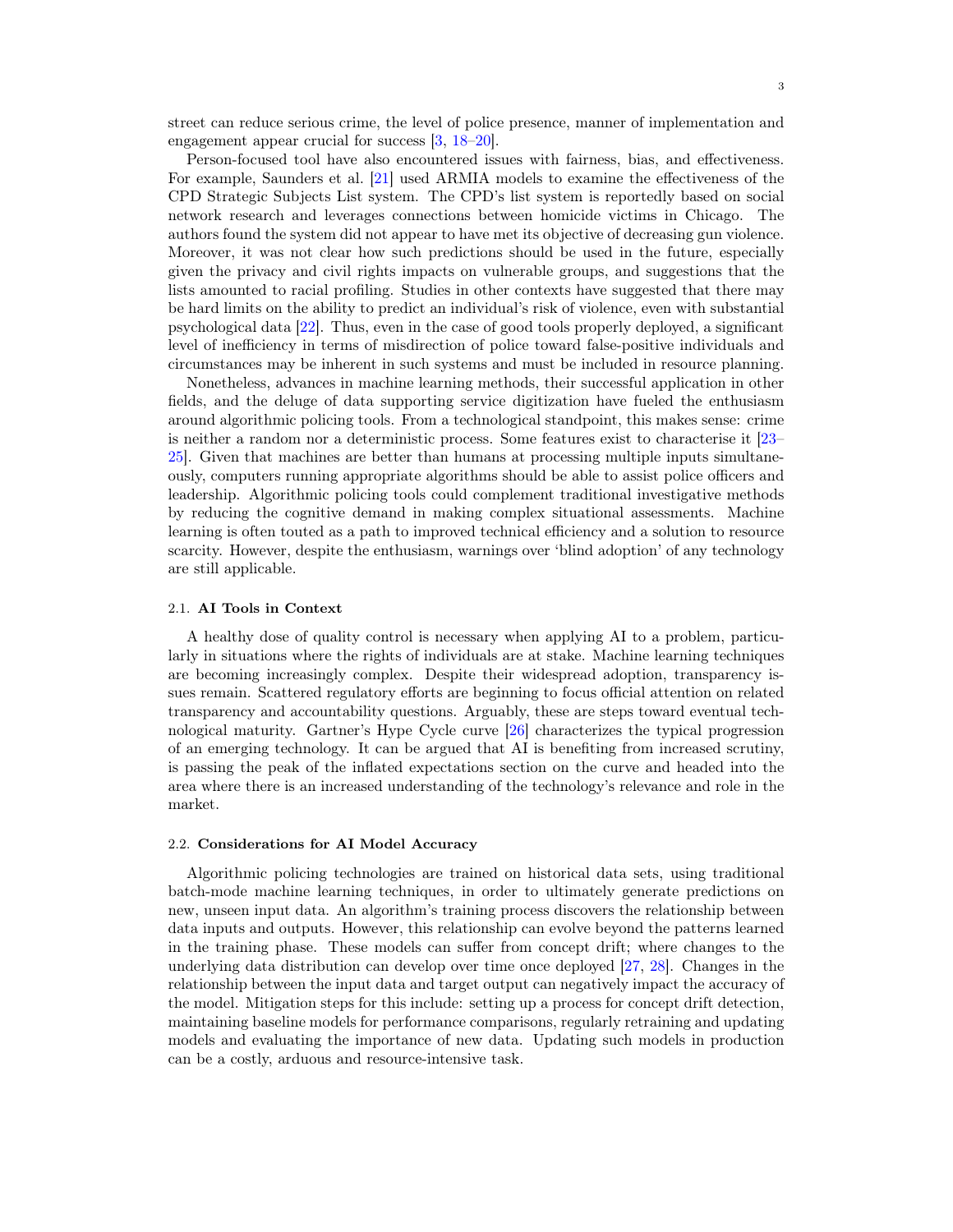Alternatively, algorithmic policing tools can ingest new policing data and use it to update models in near real-time. This can directly address concept drift and allows for analytical tasks on streaming data [29]. Adaptive learning algorithms promise earlier access to insights with fewer computing capacity requirements and simpler production deployments. However, processing data in a stream presents challenges. Streaming data is essentially unbounded or infinite and does not fit in memory. The stream processing often only stores a relatively small window into the past. Data in the wild is often multi-source, multi-scale, noisy and heterogeneous. Thus, preparing data for algorithmic predictions requires extensive preprocessing, implicating additional human resources and complexity. As an alternative, online algorithms open up the possibility of data processing at the edge in less powerful computing environments. This can eliminate the need to send all data upstream for processing and preserve available bandwidth for other police functions. However, distributed stream processing introduces other intricacies, and specific deployment and maintenance requirements. Thus, even this approach demands a certain level of expertise and manpower to ensure that the systems are up and functioning properly.

The allure of using predictions in a policing context relates to the cost-effective deployment of scarce patrolling resources. However, predictive policing tools are not simple, off-the-shelf and maintenance-free plug and play appliances. The algorithms and data require quality control and maintenance. Additionally, the predictions they enable necessitate expert interpretation regardless of which models are used and where they are deployed.

Thus, in many cases, success will require not only the addition of more police officers, but the use of individuals with specific training in other areas. This includes both the social services experts needed to implement risk reduction strategies, as well as technology and data experts to maintain models and ensure their ongoing accuracy and utility. While it is possible to draw officers away from other areas of the city to attempt this, that approach can create vulnerabilities in other areas without ensuring the necessary expertise to create lasting change.

Person-focused policing tools use a range of data about individuals, their past behaviours, legal entanglements, and contacts to predict their likelihood of committing or being the victim of a future crime. Once identified, the person may be the subject of enhanced police attention. As with hot-spot policing, the enhanced focus on an individual increases the likelihood that they will be charged with something, which in turn reinforces the algorithm [5, 6] [7, p. 32]. The thinking is that by focusing attention on high-risk individuals, police may be able to either deter the commission of crimes, or to more easily make the case against the perpetrator. Thus, if this approach is successful, one would expect to see a reduction in serious crimes and / or an increase in "clearance" rates where crimes were committed.

Algorithmic surveillance tools can be used on their own, or in association with other algorithmic policing tools. They can be applied to specific suspects, or, they can be applied in dragnet fashion to the population in general, potentially giving rise to privacy issues. [5, 30]. Examples of algorithmic surveillance tools include automatic licence plate readers, social media surveillance, social network analysis, and facial recognition tools. If deployment of these technologies is effective, one would expect to see reductions in serious crimes and higher clearance rates.

#### 2.3. Data Considerations

While problems with bias in data are well known, other serious issues are not as thoroughly understood. Police data systems are very uneven and only marginally inter-operable even within a given department [8]. Adding to this is the sheer number of different individuals adding data to the system over time and in various contexts, and the challenges in maintaining consistency in format, interpretations, and language [16]. Virtually every officer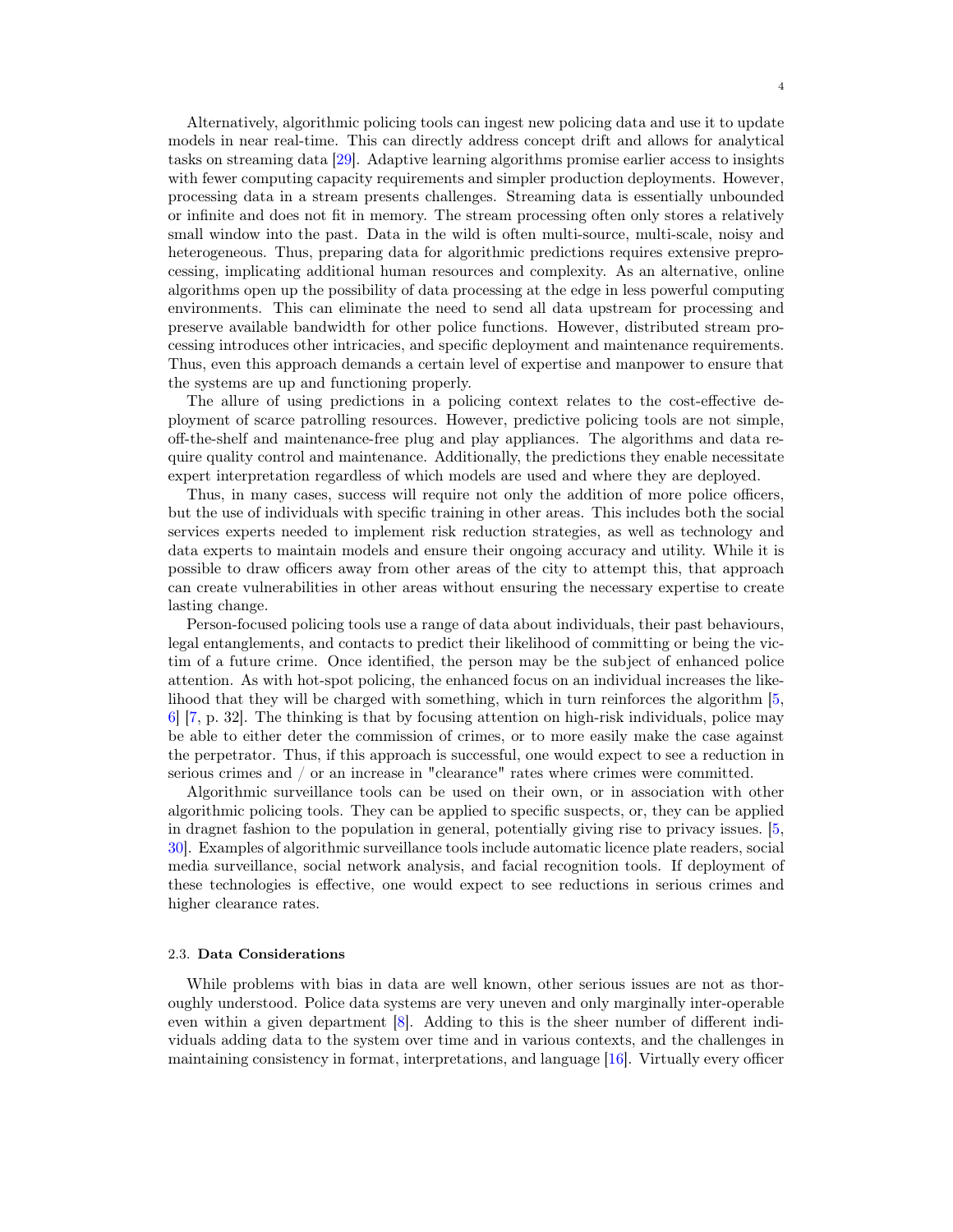will enter data in the course of their work. For human users who understand the policing context, these differences may not be very concerning. However, in a machine learning context without dedicated resources to ensure consistency and completeness, issues can be expected.

Thus, there is a "pay me now or pay me later" quality to the resourcing question for data analysis and decision support systems: in order to ensure that the tool is efficient and does not waste officer time, it is necessary to invest in resources to tend to the data. These resourcing considerations should hardly be surprising. CompStat, a major non-AI statistical approach to police management accountability and localized crime control originating in New York City in 1994 has experienced variable success in different cities, attributable in large part to the details of implementation and resourcing [7, pp.267–283]. Despite this, as of 2019, the Chicago Police Department had budget for only 8 data entry operators and three programmer / analysts. This is clearly insufficient to ensure accuracy, standardization, and completeness of data in a department of nearly 14,000 officers [31].

#### 3. Parkinson's Law and Algorithmic Policing Tools

C. Northcote Parkinson, in his 1955 paper [11] described, in humorous but painfully credible terms, how bureaucracies tend to grow over time. Parkinson described the human factors giving rise to gradual increases in staff, which in turn increases the time required for internal communication and coordination. The result of Parkinson's work (the details of which, distressingly and somewhat suspiciously, are never shown) is a formula purporting to predict the growth of any bureaucracy, based entirely on factors distinct from the department's actual operational responsibilities. In the absence of external constraints, Parkinson predicts growth in bureaucracies of between about 5 and 6.5% annually. All this begs the question: how will algorithmic tools impact organizational growth?

Since the invention of the wheel, humans have sought to use tools to increase their efficiency. The organizations examined by Parkinson most certainly used advances in communications and military technologies in an effort to increase their efficiencies. Algorithmic technologies are a new breed however. Whereas a new telegraph system or gunship might add speed or power to operations, algorithms add information. Information demands analysis and, sometimes, action. Certainly, one can layer multiple powerful systems together to reduce the analytical load on humans. However, at some point, a human must go to the location, visit the person, or plan and execute the raid. By-and-large, the contribution of algorithmic policing tools is to add to the list of suspects and areas of concern. They do not provide assurances that nothing bad will happen in Manor Park tonight or that Joe Smith won't seek revenge for his friend's murder until next week. Thus, police must still address much of their historical workload, while also responding to these new algorithmic prompts.

Undoubtedly, when properly deployed, well designed algorithmic tools have potential to assist detectives in identifying connections and developing leads. However, even accurate information represents an acceleration of the pace of work, driving up the intensity of demand on rank-and-file resources to verify and act on it. Just as Parkinson described in 1955, the new resources create work for those around them. To the extent that new tools improve policing outcomes, this additional effort might be warranted. However, it still requires additional resources in terms of officers, technical experts, and possibly additional algorithmic tools to carry out further analysis and linkages. Thus, a digital Parkinson's Law would say that the use of algorithmic policing tools cannot simultaneously improve policing outcomes and hold police resources steady.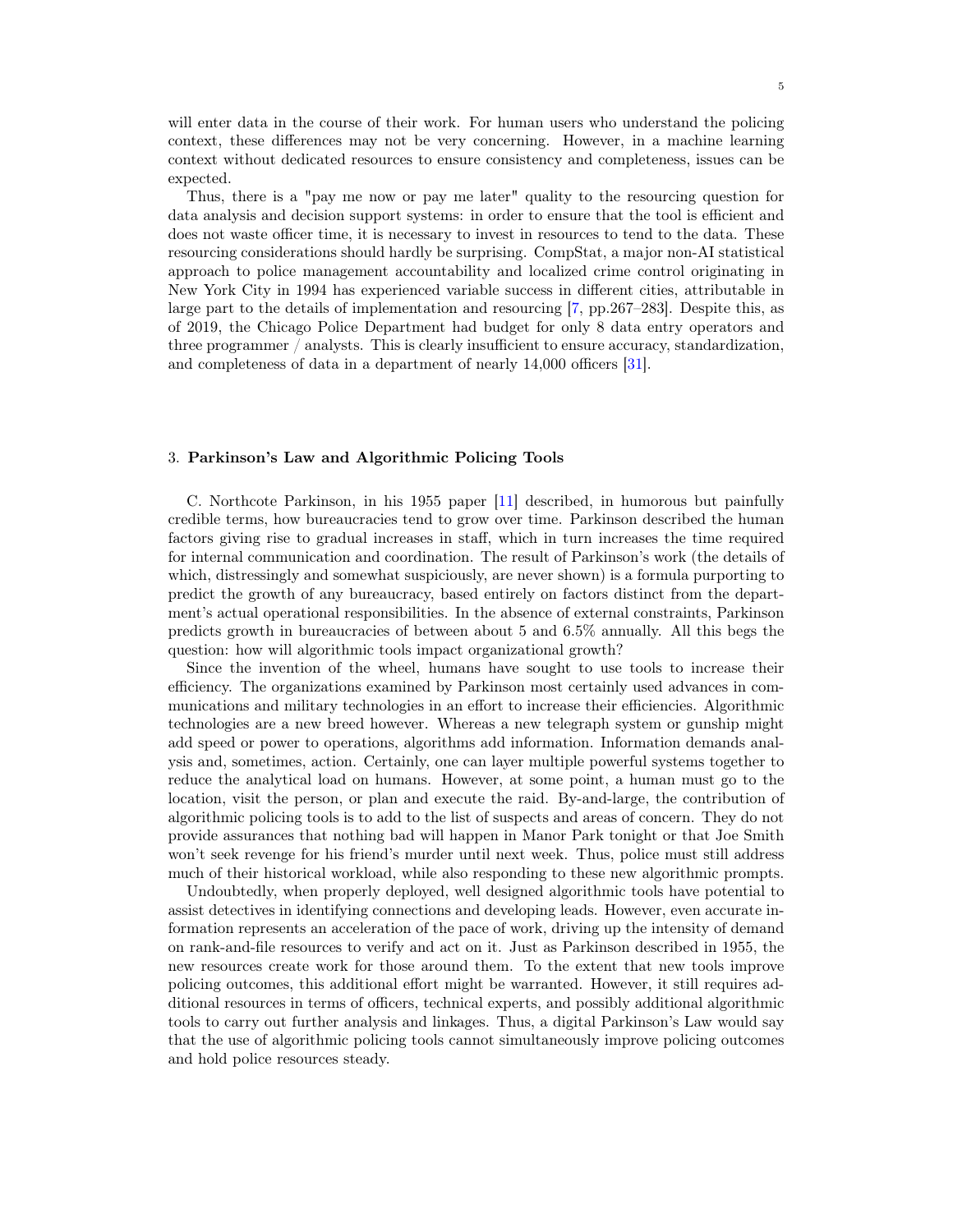#### 4. An Examination of the Chicago Police Department's Growth and Technology Use, 1965 to 2019

In order to examine the applicability of a digital Parkinson's Law to algorithmic policing, we considered the growth of the Chicago Police Department over two periods: a prealgorithmic period of 1965 to 1995, and a period of increasing use of algorithmic tools from 2002 to 2019. Through a mix of CPD Annual Reports [32], City of Chicago budget documents [33], and other materials, it was possible to assemble a high-level view of the resourcing changes, technology adoption, and serious crime indicators over this period.

#### 4.1. CPD 1965 - 1995

Technologies : During the pre-AI period, the CPD adopted a range of new technologies. For example, the CPD adopted an intensive hot-spot-like policing program for transit hubs in 1975, adopted a computerized case management system in 1985, and began using an automated fingerprint scanner in 1986-87.

Human Resources : Over this thirty-year period, the CPD experienced slow growth, well below that predicted by Parkinson's Law. The number of sworn police officers increased at an average rate of 0.9% per year, whereas growth in the civilian ranks was 0.6%, for a weighted average annual growth of 0.8%.

Serious Crimes and Clearance Rates : During the 1964-65 to 1994-95 period, the murder clearance rate declined by an average annual rate of about 1.3%. The average murder clearance rate in 1965 and 1966 was 92.5%, and in 1994 and 1995 was 63.25%.

The burglary clearance rate declined by an annual average rate of about 4.2% between 1964/65 and 1994/95. The average burglary clearance rate in 1964 and 1965 was 36.8%, and the average in 1994 and 1995 was 10.5%. These and related trends are shown in Figure 1 of Appendix B.

There has been a general trend of decreasing clearance rates for serious crimes over this same period and forward to the present [34, 35]. Thus, while Chicago was not able to beat this trend, these declines are not entirely remarkable.

#### 4.2. CPD 2002 - 2019

Technology : The CPD increased its use of various technologies over the 2002 to 2019 period. While public records likely omit a number of internal initiatives, they are adequate to identify this as a crucial period for CPD's engagement with algorithmic policing technologies.

CPD's data systems division began statistical crime analysis at least as early as 2001. The Information Collection for Automated Mapping (ICAM) system for area-specific crime prediction was deployed in 1995. From 2000 to 2007, Chicago employed a targeted policing strategy based on an analysis of crime and intelligence data, and identifying hots spots, with an emphasis on activities related to gangs, guns, and drugs. A 2012 study found that, despite having been deployed as intended, this data-driven approach had failed to reduce violent crime [20]. CPD has been monitoring social media in a serious way since about 2010 [36].

In 2012, Chicago became among the first U.S. jurisdictions to adopt a person-focused algorithmic policing system. This system was intended to identify individuals at high risk for gun violence and place them on a strategic subjects list (SSL) [21, 37]. By 2016, evidence of an impact on serious crime was lacking, and it was decommissioned in 2020 due to a lack of reliability [5, 21].

It appears that such tools may be useful at predicting individuals in need of assistance to improve their situation, but not sufficiently reliable in predicting crime to be of concrete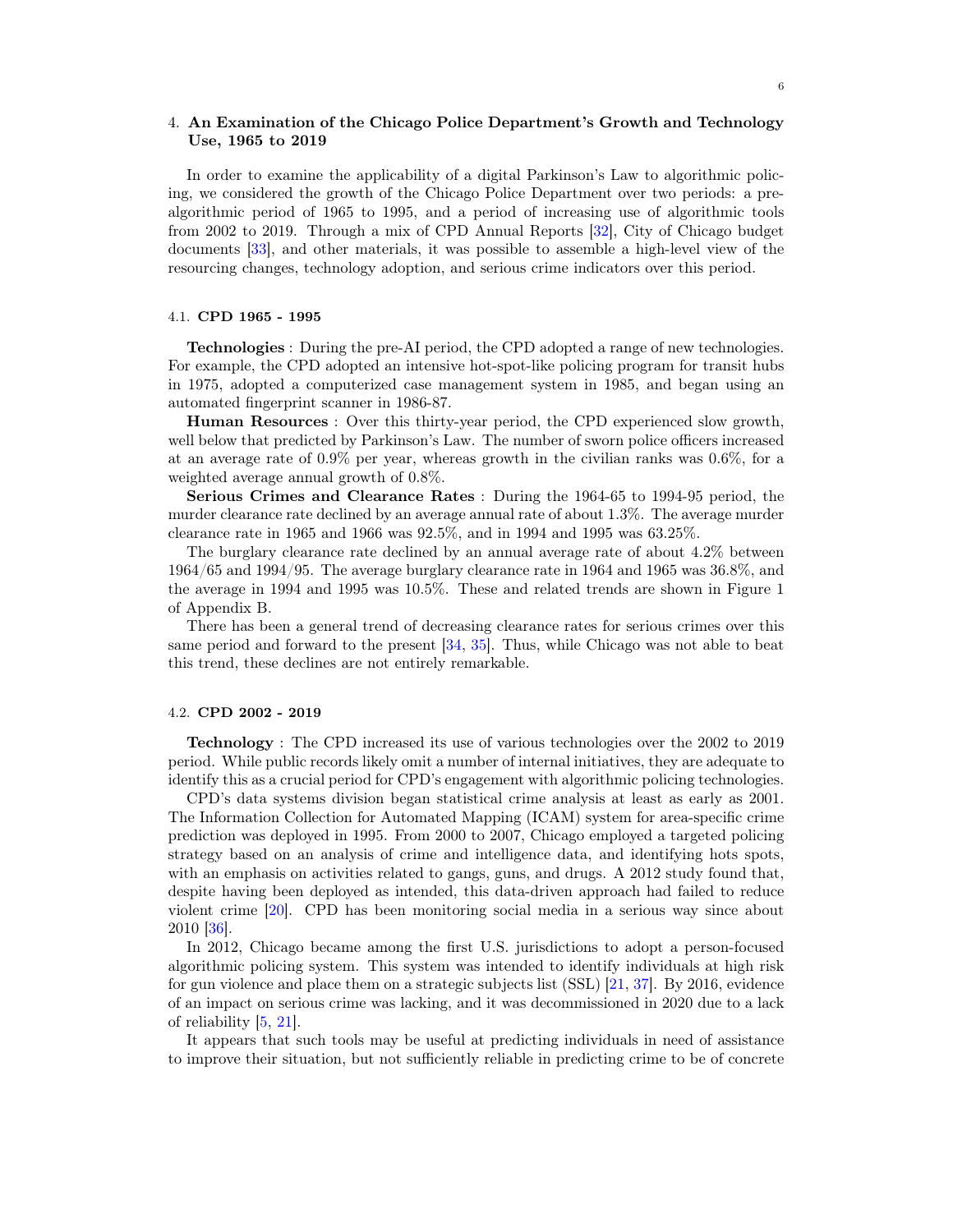assistance to police. Thus, a policing-centric approach which neglected the underlying social issues was ineffective.

Human Resources: Calculating CPD staffing levels in the 2002 to 2019 period is complicated by structural and data factors. Details can be found in Appendix A.

The total sworn membership of CDP did not grow significantly from 2002 to 2019, rising at an average annual rate of only 0.07%. Over this same period, the population of the City of Chicago shrank by an average of 0.4%. However, even accounting for the shrinking population, growth in the sworn officer ranks has been very modest.

A careful analysis of Annual Reports and budget documents suggests shrinkage of policerelated positions in Chicago over the 2002 to 2019 period. Police-related staffing in 2019 was estimated to be 16,259 including about 2,375 civilians between the CPD and the Office of Emergency Management and Communications. This represents a total (sworn and civilian) shrinkage rate of about 0.076% over the 2002 to 2019 period. An examination of only sworn officer positions over the period shows only very modest growth of 0.13% per year on average.

Serious Crimes and Clearance Rates: Chicago murder rates have ranged between about 15 and 30 murders per 100,000 residents since the 1970s. While there are significant year-to-year variations, there is no obvious trend, either before or after the introduction of algorithmic policing tools. This is consistent with studies showing no impact of these tools, or statistical approaches in reducing serious crimes [20, 21].

By way of comparison, New York City's combined murder and non-negligent homicide rate has declined from about 8 deaths per 100,000 residents in the mid 1990s to about 4 per 100,000 residents in 2015 and 16 [38, 39]. Solid information about the NYPD's use of AI-enabled policing tools is not easily available. However, it appears that their use of such tools was limited prior to 2016 [40]. If the NYPD was using algorithmic policing tools successfully in the 2009 to 2017 period (where the greatest decline in murder rate was seen), their resourcing strategies should be studied as guidance for other cities. Any such study would need to account for the pre-existing transformation in structure and data already in place as a result of the NYPD's long term use of CompStat, as there is an argument to be made that the discipline of good quality, timely data being used thoughtfully is at least as important to improved policing outcomes as any AI-enabled tool.

Crimes which the police considered solved, usually by the arrest of the suspect, are considered "cleared". Clearance rates for homicides have been declining in the United States and elsewhere for some time [34, 35]. The in-year murder clearance rate in Chicago fell at an average rate of 6.2% per year between 2001-2 and 2016-17 (CPD changed their reporting methodology in 2018). The CPD's average murder clearance rate in 2001 and 2002 was about 50%, with an average of 656 murders per year, and in 2016 and 2017, there were an average of 711 murders per year with an average in year clearance rate of about 19%. Burglary clearance rates also declined during this period, by an average annual rate of about 3%. The average burglary clearance rate in Chicago in 2001 and 2002 was 11% and in 2016 and 2017 it was 7%. These rates are shown in Figure 1 of Appendix B. The population of Chicago declined by about 200,000 over this period [41]. Thus, it is evident that Chicago's deployment of algorithmic policing tools was not effective at increasing clearance rates for these crimes.

#### 5. Parkinson Meets Prediction: Musings on the Resource Implications for Effective and Efficient Algorithmic Policing

With over a decade of mixed and largely negative algorithmic policing results to draw from, is it possible to develop a digital Parkinson's Law, which will help police and municipal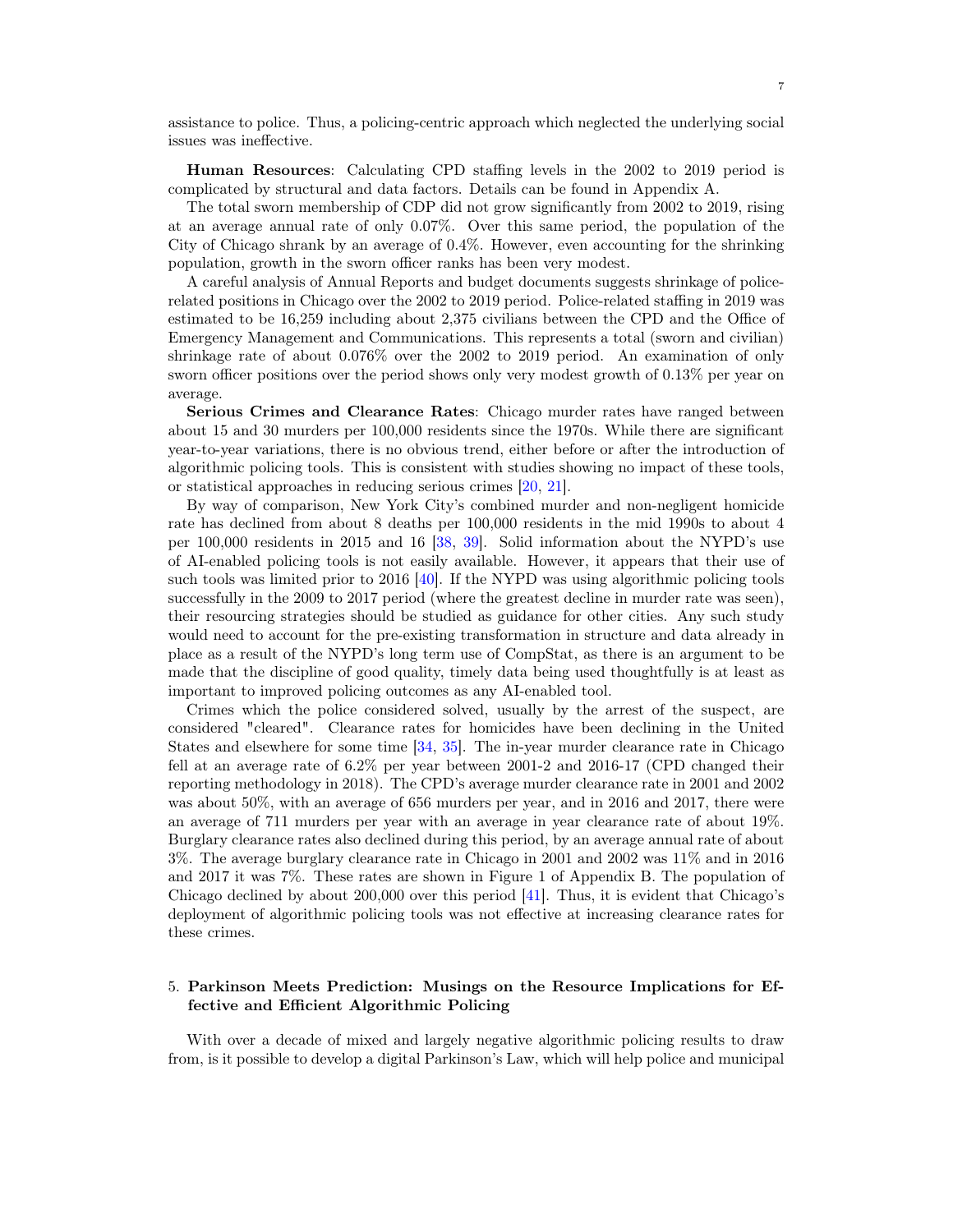leaders assess the true salary costs associated with efficient and effective implementation of algorithmic policing technologies? Arguably yes, although not necessarily today.

The core challenge is the difficulty in identifying examples where use of these tools has resulted in significant decreases in serious crimes not attributable to other factors. Existing studies demonstrate a need for high quality data, adequate officer training, and a response to algorithmic recommendations which is both substantial and appropriately skilled [18, 42].

These factors are all amenable to improvement through incremental resourcing: more officers creates the flexibility to pull officers off the beat for the necessary training, and also enables a stronger police response when the algorithm identifies a need for action. Incremental resourcing also provides capacity for better coordination with social services and the planning of a more consistent and coherent response to those individuals and areas at highest risk. It also enables the employment of individuals and systems to monitor and correct data quality, algorithmic drift, and other system factors.

It is therefore clear that meaningful incremental resourcing is a necessary condition for the successful operation of algorithmic policing tools. How much incremental resourcing is required will depend on the mix of tools, as well as the data on which they will depend, the training and skills of those involved, and the social and political realities of the location.

The potential resource implications of algorithmic policing technologies depend a great deal on their intended use. Tools producing new data or making old data more accessible will increase demands on police attention more than, for example, a basic hot-spot prediction algorithm. Tools producing predictions about the future behaviour of individuals will significantly increase demands on police and other professionals' time as they assess the related risks and develop and deploy a surveillance or engagement plan.

In many cases, police services will not be the best suited organization to help those at risk to change aspects of their life and reduce their risk of being involved in a serious crime. Increased social services resources will also be necessary to enable these systems to reduce serious crime and improve outcomes. This is consistent with the success observed in the non-algorithmic Boston "Operation Cease Fire" project [7, pp.171–190] and other problem-oriented policing approaches [7, pp.117–132], as well as previous work [43, 44] demonstrating that in addition to age and gender demographics, socio-economic factors are a leading driver of serious crime. There is a political element to the balance between carrot and stick, between supports and coercion; and, media and political climate is known to influence police activity [45]. Thus, each city will seek a slightly different mix of expertise among incremental hires.

#### 5.1. Looking Forward: A Digital Parkinson's Law

While it would be premature to propose an exhaustive formula to describe the resourcing implications of various algorithmic policing technologies, the information available does point to a number of factors which will be relevant, and also hints at the likely nature of their interactions. We share here a preliminary effort to present these factors as a formula to be further refined as more information becomes available. Those familiar with machine learning will recognize the obvious importance of data volume and complexity on the range of likely output and resultant resource requirements. (See "q" and "r" in the formula below.)

Policy and political factors, such as the resourcing balance between addressing social determinants of crime and investigating and deterring specific offences, will inform how existing and incremental resources are divided between police and social services. Together with current data, these factors will inform the number of officers (t) and social services professionals  $(w)$  per 1000 population, the target  $(v)$  and actual  $(s)$  clearance rates for crimes of interest. Given that many crimes currently go unreported, the rate of both reported (p) and estimated unreported crimes (100-u) of interest will be important. (Increased police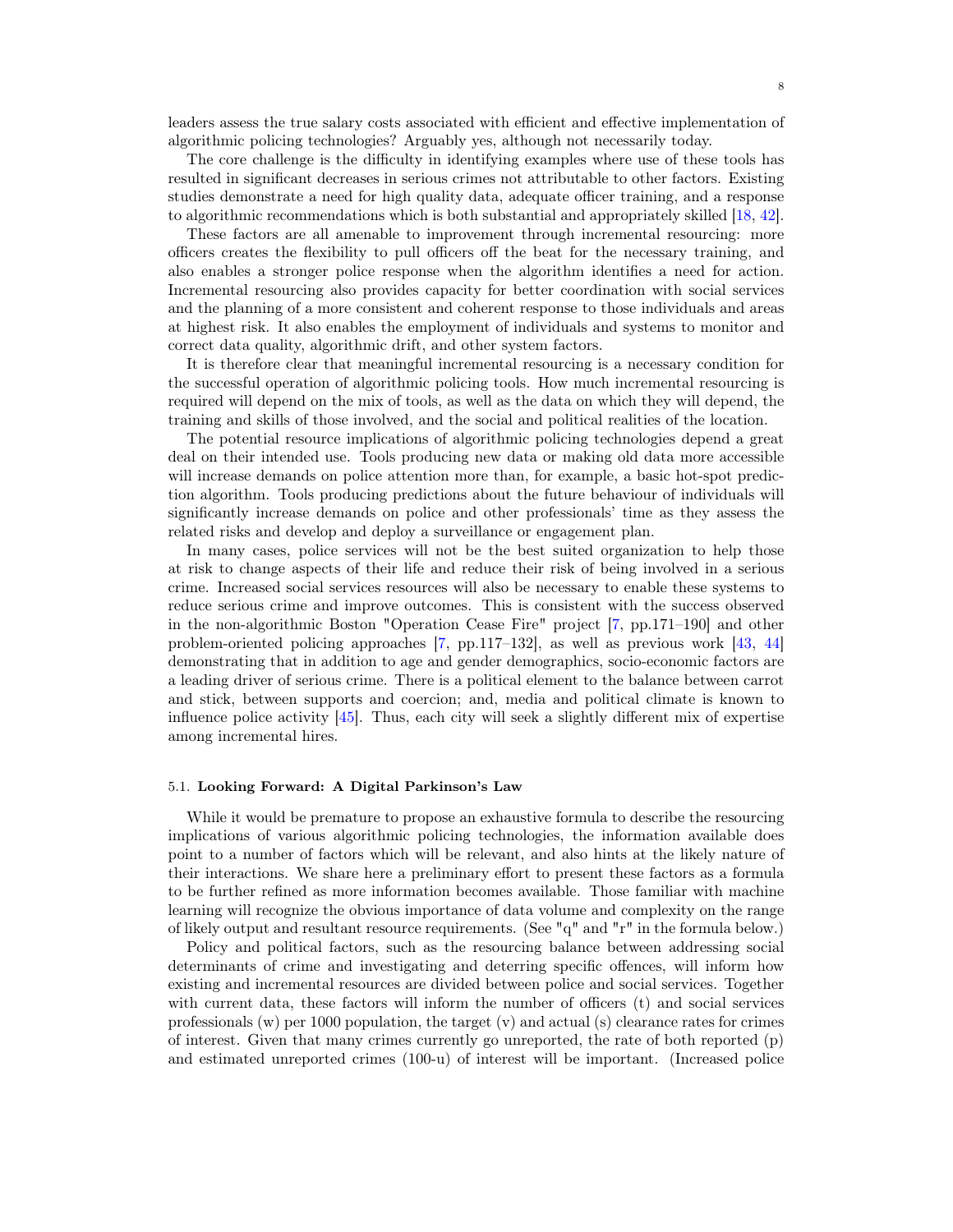attention in these areas is likely to lead to increased reporting, increasing the number of police-actionable crimes.) Other contextual factors will also come into play, including the range of crimes to be focused upon, the size and population density of the region, and even the local media and political climate. The type of algorithmic policing tool deployed will be a key factor, as different classes of tools are expected to have different resourcing impacts.

Assessment of these factors will require much more information from successful deployments than is available today. With nearly unlimited surveillance and analytical capabilities come nearly unlimited opportunities to fill police officer time following up on a range of increasingly minor or obscure offences. Thus, prioritization of effort will remain crucial even with algorithmic tools. In the absence of firm fiscal constraints, ultra-rapid algorithmic analysis of an exponentially increasing volume of data could require human resource growth well in excess of Parkinson's proposed 5 or 6 %. Finding the optimal point which provides sufficient resourcing to enable algorithmic tools to deliver their intended benefits while controlling spiralling resource demands will be challenging.

It seems probable that a digital Parkinson's law applied in a police department employing algorithmic tools will be along the lines of:

$$
x = apq^{r}(\frac{v}{s})(\frac{2.4}{t})(\frac{1}{2w})(\frac{100}{u})
$$
\n(5.1)

Where,

- $x =$  the number of additional full time city employees required per year (includes officers, technical staff, and social services professionals)
- $a =$  constant associated with a particular algorithm
- $p =$  average number of serious crimes per 1,000,000 in population (annual average over past 5 years)
- $q =$  size of data holdings upon which the algorithmic tool draws (petabytes)
- $r =$  number of independent data headers in data source accessed by algorithm
- $v =$  target clearance rate (in percent) for serious crimes
- s = clearance rate for serious crimes<sup>∗</sup> over the prior five years (%, annual, averaged over 5 years)
- $t =$  officers per 1000 residents
- $w =$  social services professionals per 1000 residents
- $u =$  percentage of serious crimes<sup>\*</sup> reported (%, annual average over 5 years)

In application, the equation provides a tool to begin to account for known major factors likely to have resource implications. Thus, the variable  $\mathbf{a}^{\prime\prime}$  reflects the need to distinguish between resource concentration recommendation tools (e.g. hot-spot policing) which would have a relatively low value for  $"a"$  (and only a modest impact on resourcing requirements) versus investigative tools (having a higher value for  $\mathbf{u}^{\prime\prime}$  and greater resourcing implications) which can increase lead volume and also reveal previously unknown crimes and suspects requiring action. The value of " $a$ " will need to be determined empirically for different kinds of tools. The variable " $p$ " reflects the reality that the use of algorithmic tools in areas with more crime to control can be expected to result in more information to be acted on, requiring more resources to respond. The term  $q<sup>r</sup>$  reflects the impact of data volume and complexity on the range of possible leads to be followed up by police, as well as the extent of data verification and cleaning required to ensure accurate results. The term  $(\frac{\mathbf{v}}{\mathbf{s}})$  reflects the role of crime clearance targets on resourcing. Thus, the greater the degree to which recent clearance rates " $s$ " fall below target rates " $v$ ", the more resources will be required. The term  $(\frac{2.4}{t})$  reflects the impacts of existing officer staffing levels on incremental resourcing needs. The numerator "2.4" was selected for this example as about "2.4" officers per 1000 residents has been reported to be the average level of staffing [46]. It is known that community size impacts average officer : resident ratios. Thus, this number will require

<sup>∗</sup>A "serious crime" in this case includes all those classes of crime which the police force intends to use the algorithmic tool to study or address.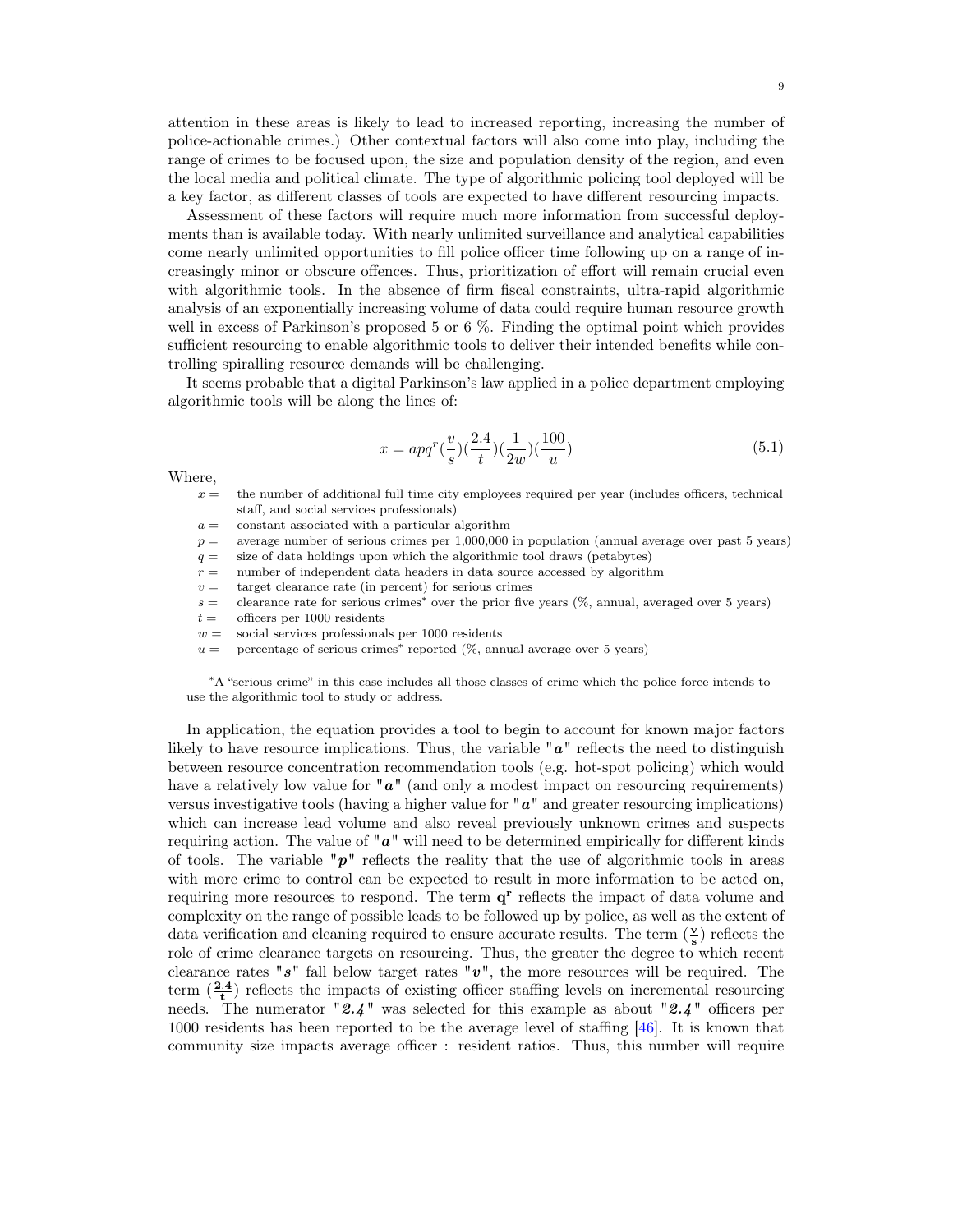adjustment for communities of different sizes. The term  $(\frac{1}{2w})$  reflects the impact of existing social service professional staffing levels on incremental resourcing needs. As with police staffing levels, typical values will vary with location. Finally, the term  $(\frac{100}{\mathbf{u}})$  reflects the fact that algorithmic tools can be expected to provide information relevant to crimes which would have otherwise gone unreported. These crimes represent new work to the police. Thus, the lower the rate of crime reporting (the fewer crimes included in the count represented by  $\mathbb{P}$   $\mathbb{P}$ "), the more new work will be located by the algorithms, and the more resources will be required (reporting estimates can be obtained by surveys or other means).

#### 6. Conclusion and Future Work

In many domains, model development can take knowledge-centric, data-centric or hybrid approaches. Knowledge-centric models provide a deeper understanding of basic interactions in a system by quantifying the mathematical relationships between the entities involved. They are the product of iterative knowledge discovery validated by empirical observations. The digital analog to Parkinson's law proposed in this work is an effort to stimulate further research with the goal of discovering foundational knowledge around the adoption of algorithmic policing tools. Anecdotal and empirical evidence suggest that the relatively rarity of examples of successful algorithmic policing initiatives is likely due to under-resourcing. An objective method of determining resource requirements based on a mathematical approach is needed.

Future research will focus on validating or extending the proposed equation presented in this work (i.e. Equation 5.1) with specific examples of algorithmic policing systems and the related resourcing in terms of various expertise. Given the limited instances of success in these areas, initial studies will need to focus on those pockets of officers, social services, and locations where algorithmic policing tools have unambiguously led to decreases in serious crime rates in comparable areas. The results of these studies will provide guidance to leaders considering the implications of such tools and should be backed by observed empirical phenomena. This work will also help to elaborate what a digital Parkinson's Law would look like when different varieties of tools are adopted, as well as the resource implications of interaction between such tools.

#### Acknowledgements

The authors wish to thank Nabil Belacel and Brad Limpert for advice relating to this paper and topic. This work is aligned with the National Research Council of Canada AI for Logistics Program focus on ethics and responsible data. Opinions expressed are personal to the authors and may not be shared by their employer.

#### References

- [1] R. Richardson, J. M. Schultz, and K. Crawford. "Dirty data, bad predictions: How civil rights violations impact police data, predictive policing systems, and justice". In: NYUL Rev. Online 94 (2019), p. 15.
- V. Eubanks. Automating Inequality. Picador, 2018.
- [3] G. Blasi and F. Stuart. "Has the safer cities initiative in skid row reduced serious crime". In: Lamp Community  $\mathcal C$  UCLA School of Law (2008).
- [4] R v Kang-Brown, [2008] 1 SCR 456. url: https://www.canlii.org/en/ca/scc/doc/2008/ 2008scc18/2008scc18.html?resultIndex=1.
- [5] K. Robertson, C. Khoo, and Y. Song. To Surveil and Predict: A Human Rights Analysis of Algorithmic Policing in Canada. Citizen Lab Research Report No. 131. Citizen Lab and International Human Rights Program (Faculty of Law, University of Toronto), September 2020.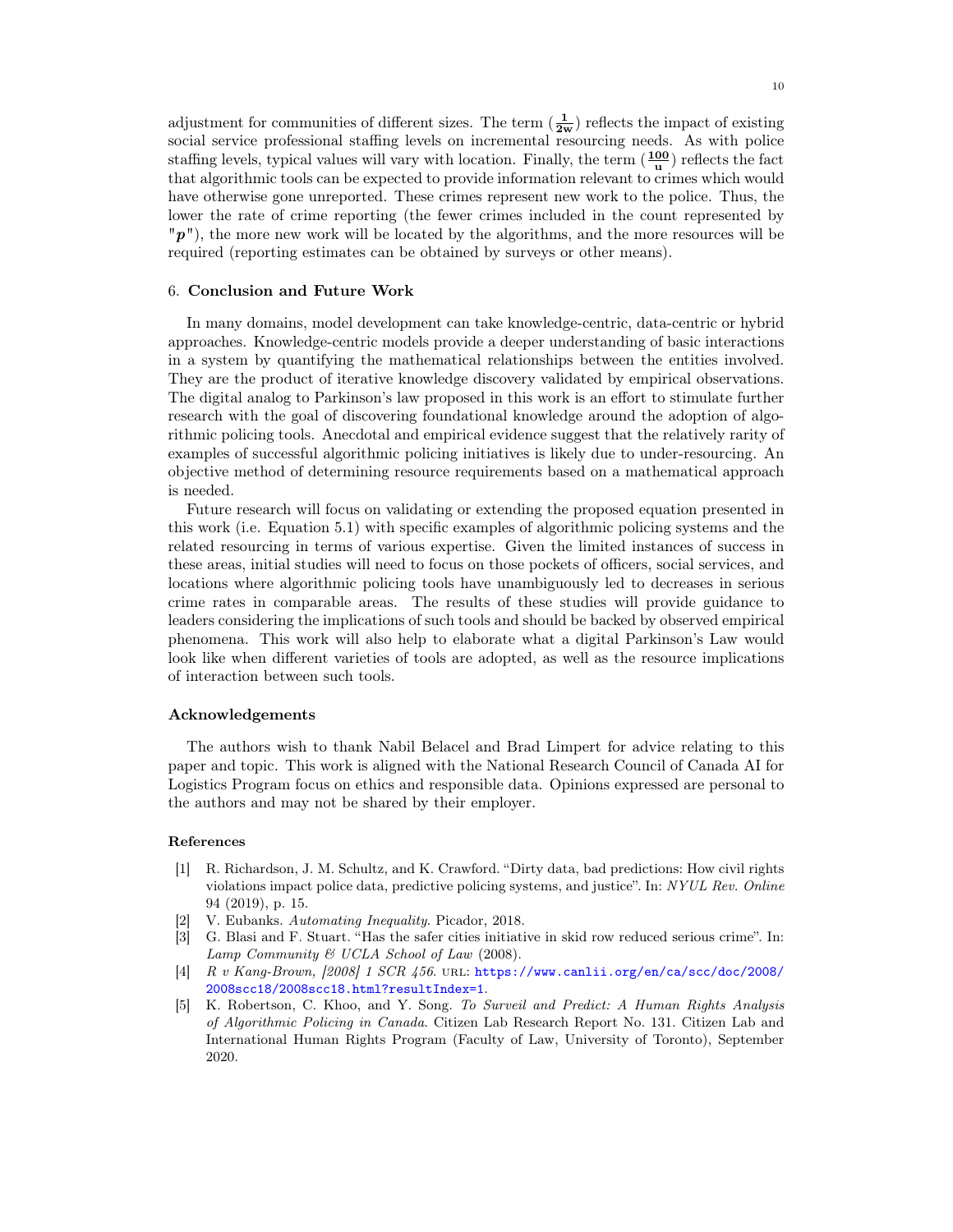- [6] C. O'Neil. Weapons of Math Destruction. Broadway Books, 2016.
- [7] A. G. Ferguson. "The rise of big data policing". In: New York University Press, 2017.
- [8] S. Brayne. Predict and surveil: Data, discretion, and the future of policing. Oxford University Press, USA, 2020.
- [9] A. Ludwig, M. Norton, and I. McLean. Measuring Police Effectiveness. Gwilym Gibbon Centre for Public Policy Nuffield College, Oxford, February 2017. unl: http://ggcpp.nuff.ox. ac.uk/wp-content/uploads/2017/02/Police-Effectiveness.pdf.
- [10] Tri-Council Policy Statement: Ethical Conduct for Research Involving Humans TCPS 2 (2018). url: https://ethics.gc.ca/eng/policy-politique\_tcps2-eptc2\_2018.html.
- [11] C. N. Parkinson. "Parkinson's Law". In: The Economist (19 November 1955), p. 38.
- [12] T. Klastorin. Project management: tools and trade-offs. Wiley Hoboken, NJ, 2004.
- [13] R. K. Wysocki. Effective project management: traditional, agile, extreme. Wiley & Sons, 2011.
- [14] B. Chen and N. G. Hall. "Incentive schemes for resolving Parkinson's Law in project management". In: European Journal of Operational Research 288.2 (2021), pp. 666–681.
- [15] N. G. Hall. "Project management: Recent developments and research opportunities". In: Journal of Systems Science and Systems Engineering 21.2 (2012), pp. 129–143.
- [16] M. Degeling and B. Berendt. What Is Wrong About Robocops as Consultants? A Technology-Centric Critique of Predictive Policing. 2018. url: https://doi.org/10.1007/s00146-017- 0730-7.
- [17] B. Gellman and S. Adler-Bell. The Disparate Impact of Surveillance. The Century Foundation, December 2017. URL: https://production-tcf.imgix.net/app/uploads/2017/12/ 03151009/the-disparate-impact-of-surveillance.pdf.
- [18] E. R. Groff, J. H. Ratcliffe, C. P. Haberman, E. T. Sorg, N. M. Joyce, and R. B. Taylor. "Does what police do at hot spots matter? The Philadelphia policing tactics experiment". In: Criminology 53(1) (2015), pp. 23–53.
- [19] M. Sozer and A. V. Merlo. "The impact of community policing on crime rates: does the effect of community policing differ in large and small law enforcement agencies?t". In: Police Practice and Research 14:6 (2013), pp. 506-521. URL: https://www.tandfonline.com/doi/ abs/10.1080/15614263.2012.661151?journalCode=gppr20.
- [20] M. A. Alderden, A. M. Schuck, C. D. Stephens, T. A. Lavery, R. M. Johnston, D. P. Rosenbaum, and A. Schuck. Gang Hot Spots Policing in Chicago: An Evaluation of the Deployment Operations Center Process. United States Department of Justice, August 2012. URL: https: //nij.ojp.gov/library/publications/gang-hot-spots-policing-chicago-evaluationdeployment-operations-center.
- [21] J. Saunders, P. Hunt, and J. S. Hollywood. "Predictions put into practice: a quasi-experimental evaluation of Chicago's predictive policing pilot". In: Journal of Experimental Criminology 12.3 (2016), pp. 347–371.
- [22] M. Yang, S. C. Wong, and J. Coid. The efficacy of violence prediction: A meta-analytic comparison of nine risk assessment tools. 2010. URL: http://dx.doi.org/10.1037/a0020473.
- [23] D. Ensign, S. A. Friedler, S. Neville, C. Scheidegger, and S. Venkatasubramanian. "Runaway feedback loops in predictive policing". In: Conference on Fairness, Accountability and Transparency. PMLR. 2018, pp. 160–171.
- [24] K. Alikhademi, E. Drobina, D. Prioleau, B. Richardson, D. Purves, and J. E. Gilbert. "A review of predictive policing from the perspective of fairness". In: Artificial Intelligence and  $Law (2021), pp. 1-17.$
- [25] P. Perrot. "What about AI in Criminal Intelligence: From Predictive Policing to AI Perspectives". In: Eur. Police Sci. & Res. Bull. 16 (2017), p. 65.
- [26] Understanding Gartner's Hype Cycles. Accessed: 2022-02-05. 2018. URL: https://www. gartner.com/en/documents/3887767.
- [27] S. Sadik and L. Gruenwald. "Online outlier detection for data streams". In: Proceedings of the 15th Symposium on International Database Engineering & Applications. 2011, pp. 88–96.
- [28] J. Gama, I. Žliobaitė, A. Bifet, M. Pechenizkiy, and A. Bouchachia. "A survey on concept drift adaptation". In:  $ACM$  computing surveys  $(CSUR)$  46.4 (2014), pp. 1–37.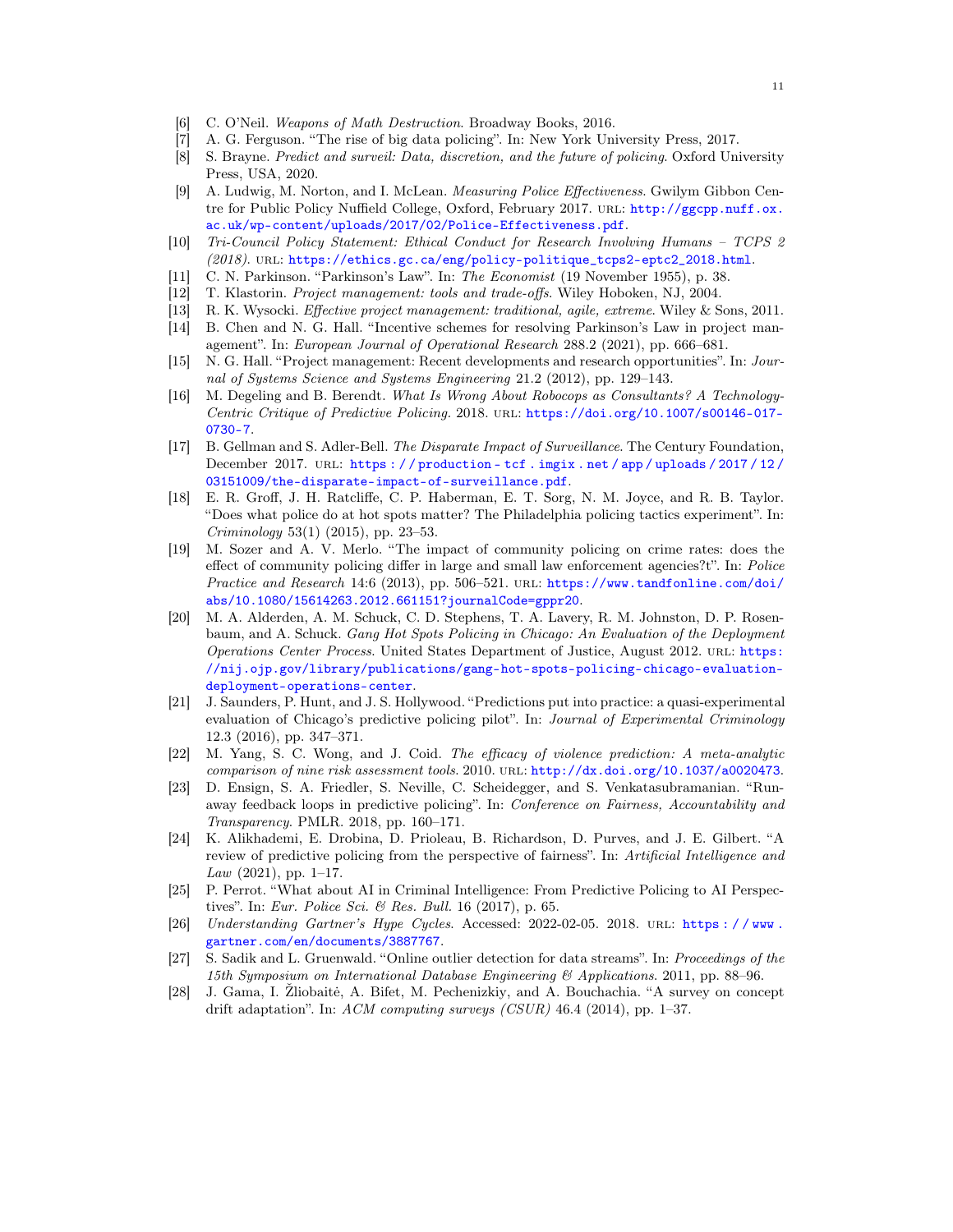- [29] H. M. Gomes, J. Read, A. Bifet, J. P. Barddal, and J. Gama. "Machine learning for streaming data: state of the art, challenges, and opportunities". In: ACM SIGKDD Explorations Newsletter 21.2 (2019), pp. 6–22.
- [30] D. Therrien. PIPEDA Report of Findings No 2021-001, [2021] CPCSF No 3 ("Clearview AI"). Office of the Privacy Commissioner of Canada, February 2021. URL: https://www. priv.gc.ca/en/opc- actions- and- decisions/investigations/investigations- intobusinesses/2021/pipeda-2021-001/.
- [31] Chicago Budget 2019 Budget Ordinance Positions and Salaries. 2019. url: https : / / data . cityofchicago . org / Administration - Finance / Budget - 2019 - Budget - Ordinance - Positions-and-Salarie/7zkb-yr4jl.
- [32] Chicago Police Department Annual Reports. 1965 2020 (discontinuous). url: https://home. chicagopolice.org/statistics-data/statistical-reports/annual-reports/.
- [33] Chicago Budget Documents. 2011 2022. url: https://www.chicago.gov/city/en/depts/ obm/supp\_info/budgetdocuments.html.
- [34] C. Wellford and J. Cronin. "Clearing up homicide clearance rates". In: National Institute of Justice Journal 243 (2000), pp. 1-7. URL: https://www.ojp.gov/pdffiles1/jr000243b.pdf.
- [35] E. R. Maguire, W. R. King, D. Johnson, and C. M. Katz. Why homicide clearance rates decrease: evidence from the Caribbean. 2010.
- [36] Public Enemies: Social Media Is Fueling Gang Wars in Chicago. Accessed: 2022-02-08. 2013. url: https://www.wired.com/2013/09/gangs-of-social-media/.
- [37] Can police big data stop Chicago's spike in crime? Accessed:  $2022-02-08$ . 2016. url: https: //www.csmonitor.com/layout/set/print/USA/Justice/2016/0602/Can- police- bigdata-stop-Chicago-s-spike-in-crime.
- [38] A. Grossman and L. Francois. Finance Division Briefing Paper Police. New York City Council. url: https://council.nyc.gov/budget/wp- content/uploads/sites/54/2017/ 01/fy2011-police\_exec\_rpt\_fy\_2011.pdf.
- [39] S. Riester and E. Wright. Report of the Finance Division on the Fiscal 2019 Preliminary Budget and the Fiscal 2018 Preliminary Mayor's Management Report for the New York Police Department. New York City Council. url: https://council.nyc.gov/budget/wp-content/ uploads/sites/54/2018/03/FY19-New-York-Police-Department.pdf.
- [40] A. Grossman and L. Francois. NYPD Predictive Policing Documents. Brennan Center For Justice, August 2021. url: https://www.brennancenter.org/our-work/research-reports/ nypd-predictive-policing-documents.
- [41] United States Census Bureau, Tables and Maps, Chicago, Illinois. URL: https://www.census. gov/data.html.
- [42] A. Adensamer and L. D. Klausner. ""Part Man, Part Machine, All Cop": Automation in Policing". In: Frontier in Artificial Intelligence 4:655486 (2021). URL: https://www.frontiersin. org/articles/10.3389/frai.2021.655486/full.
- [43] J. M. Nunley, R. A. Seals Jr, and J. Zietz. Demographic change, macroeconomic conditions, and the murder rate: The case of the United States, 1934–2006. 2011.
- [44] C. Whitzman. The Handbook of Community Safety Gender and Violence Prevention. Routledge, 2008.
- [45] H. J. Davies. "Understanding Variations in Murder Clearance Rates". In: Homicide Studies 11(2) (2007). url: https://www.frontiersin.org/articles/10.3389/frai.2021.655486/ full.
- [46] 2019 Crime in the United States. Federal Bureau of Investigation (U.S.A.) URL: https : //ucr.fbi.gov/crime-in-the-u.s/2019/crime-in-the-u.s.-2019/topic-pages/policeemployee-data.
- [47] School crossing guards in Chicago lose police uniforms. 18 November 2016. URL: https : //www.fox32chicago.com/news/school- crossing- guards- in- chicago- lose- policeuniforms.